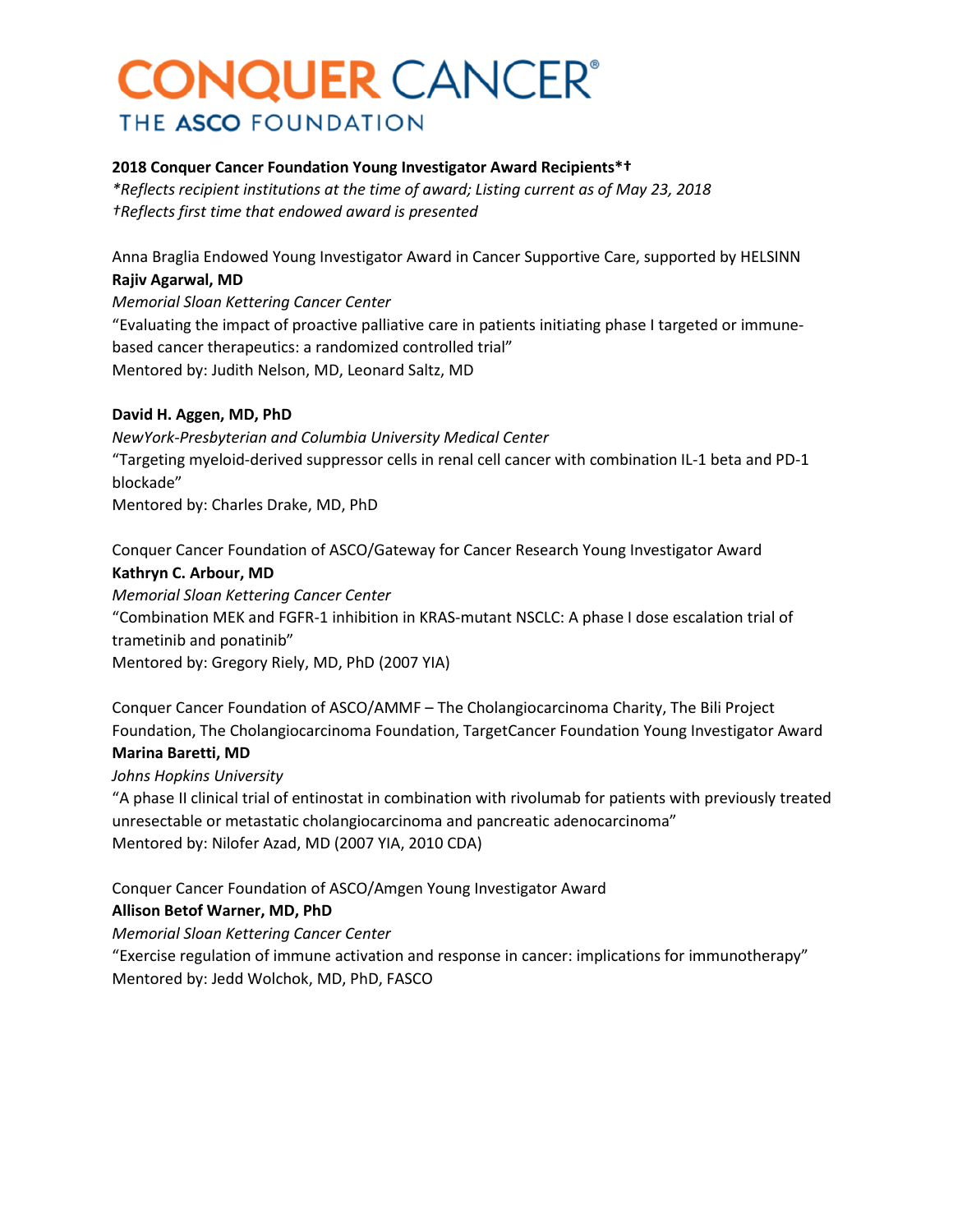Conquer Cancer Foundation of ASCO Endowed Young Investigator Award in memory of Sally Gordon **Andrew R. Bruggeman, MD** *University of California, San Diego* "Integration of palliative care into the radiation oncology clinic"

Mentored by: Eric Roeland, MD

#### **Zachary S. Buchwald, MD, PhD**

*Emory University* "The role of the tumor draining lymph node in induction of the abscopal effect" Mentored by: Rafi Ahmed, PhD, Mohammad Khan, MD, PhD

Conquer Cancer Foundation of ASCO/TESARO Young Investigator Award **Jad Chahoud, MD** *The University of Texas MD Anderson Cancer Center* "Identification of viral and immune biomarkers for metastasis and poor survival in penile squamous cell carcinoma" Mentored by: Curtis Pettaway, MD, Curtis Pickering, PhD

Conquer Cancer Foundation of ASCO/AstraZeneca Young Investigator Award **Huizi Chen, MD, PhD** *The Ohio State University* "Research autopsy for characterization of recurrent small cell lung cancer" Mentored by: Sameek Roychowdhury, MD, PhD

Conquer Cancer Foundation of ASCO/Breast Cancer Research Foundation® Young Investigator Award **Eric Christenson, MD**

*Johns Hopkins University* "Characterizing the impact of the APOBEC3A-B deletion in breast cancer development and probing therapeutic vulnerability" Mentored by: Ben Park, MD, PhD

Conquer Cancer Foundation of ASCO/Puma Biotechnology, Inc. Women Who Conquer Cancer Young Investigator Award

#### **Jennifer L. Crombie, MD**

*Dana-Farber Cancer Institute*

"A phase II study of duvelisib and venetoclax in patients with relapsed or refractory chronic lymphocytic leukemia or small lymphocytic lymphoma"

Mentored by: Matthew Davids, MD (2014 CDA)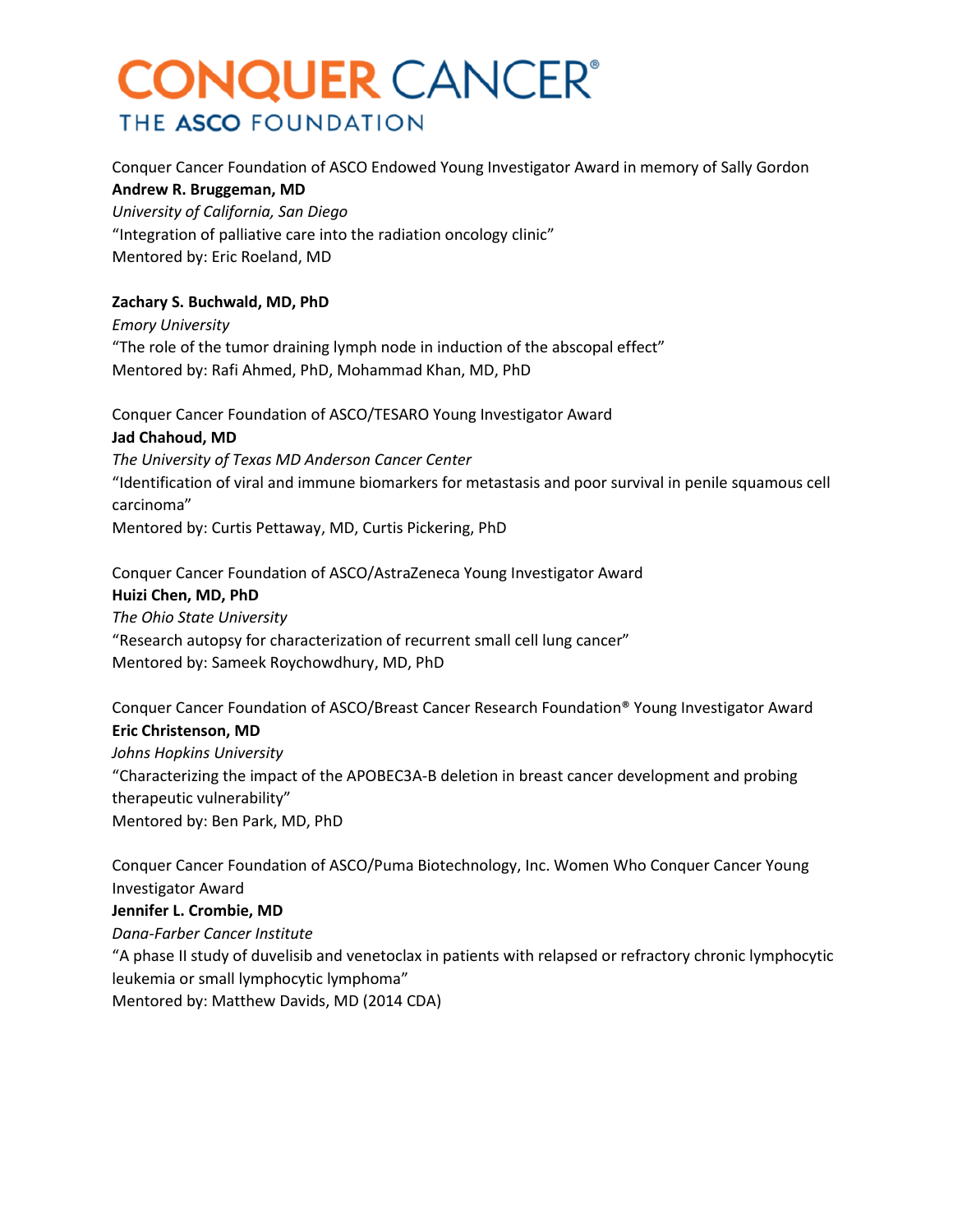AACR-Conquer Cancer Foundation of ASCO Young Investigator Translational Cancer Research Award **Anastasios Dimou, MD**

*University of Colorado Cancer Center* "MHC genotype in shaping the risk for EGFR mutation driven lung cancer" Mentored by: Robert Doebele, MD, PhD

Conquer Cancer Foundation of ASCO/QuadW Young Investigator Award in memory of Willie Tichenor **Adam D. Durbin, MD, PhD** *Dana-Farber Cancer Institute* "Epigenetic dissection of core-regulatory circuity in rhabdomyosarcoma" Mentored by: Thomas Look, MD, Kimberley Stegmaier, MD

Conquer Cancer Foundation of ASCO/Florida Society of Clinical Oncology Young Investigator Award **Hany Elmariah, MD, MS** *Johns Hopkins University* "CD8 depleted, non-engrafting, HLA mismatched unrelated donor lymphocyte infusion for patients with MDS and secondary AML" Mentored by: Amy DeZern, MD

Conquer Cancer Foundation of ASCO/Genentech BioOncology™ Young Investigator Award

### **Penny Fang, MD, MBA**

*The University of Texas MD Anderson Cancer Center* "Microbiome profile as a predictive biomarker for cervical cancer response to chemoradiation and immunotherapy treatment" Mentored by: Ann Klopp, MD, PhD

Conquer Cancer Foundation of ASCO/Association of Northern California Oncologists Young Investigator Award

#### **Timothy T. Ferng, MD**

*University of California, San Francisco* "Identifying synthetic lethal interactions in FLT3-mutant acute myeloid leukemia using dynamic BH3 profiling" Mentored by: Neil Shah, MD, Catherine Smith, MD

Conquer Cancer Foundation of ASCO/Estate of Darla C. Ellis Women Who Conquer Cancer Young Investigator Award

#### **Ana Christina Garrido-Castro, MD**

*Dana-Farber Cancer Institute*

"Evaluating the immune landscape of metastatic triple-negative breast cancer and identifying predictive biomarkers of response to PD-1 inhibition"

Mentored by: Nancy Lin, MD (2005 YIA, 2007 CDA), Sara Tolaney, MD, MPH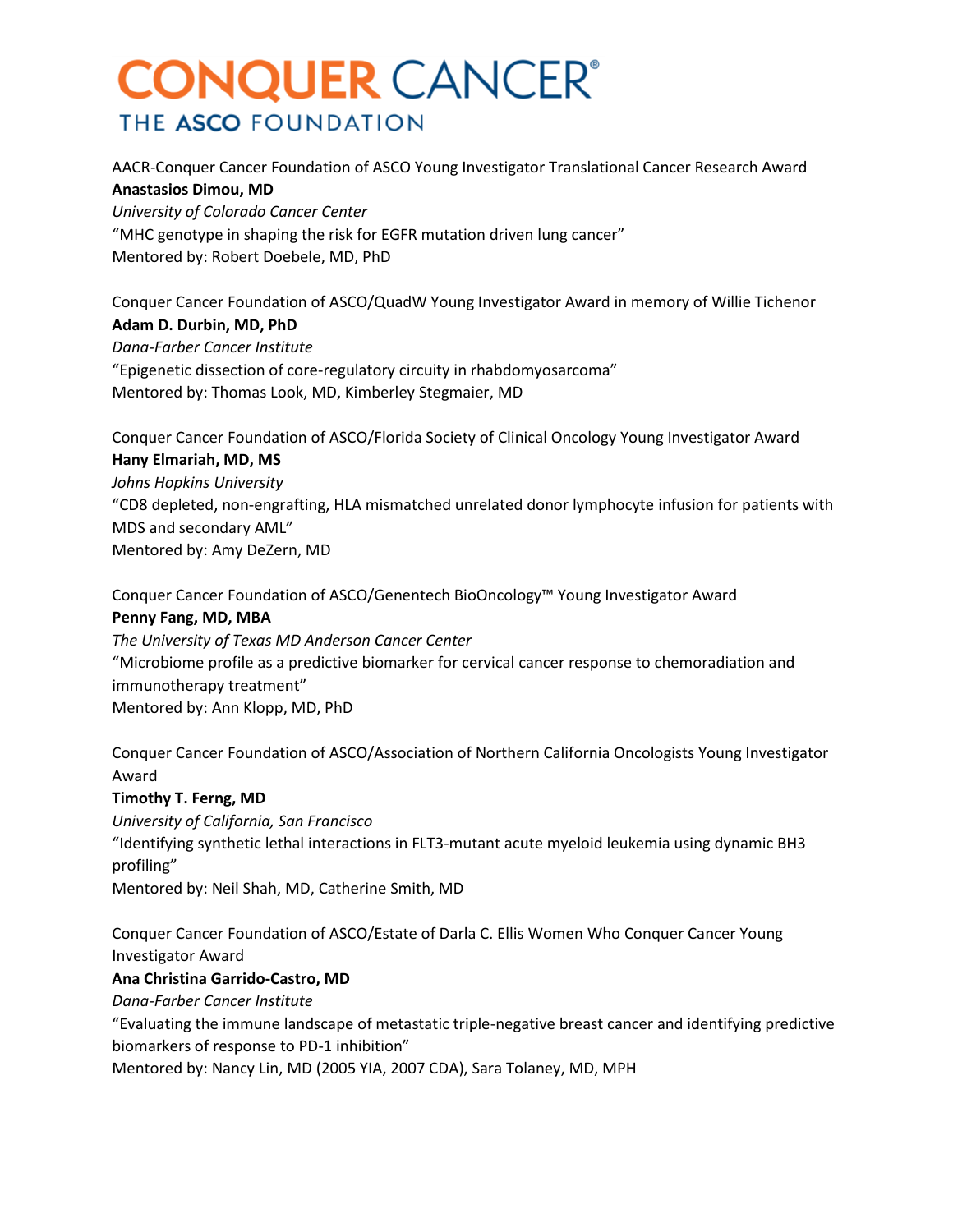Conquer Cancer Foundation of ASCO/Lung Cancer Alliance Young Investigator Award **Carl M. Gay, MD, PhD** *The University of Texas MD Anderson Cancer Center*

"Targeting DNA damage response via ATR inhibition to enhance PARP and PD-L1 blockade in small cell lung cancer"

Mentored by: Lauren Byers, MD (2008 YIA), John Heymach, MD, PhD (2003 YIA, 2004 CDA)

Conquer Cancer Foundation of ASCO/Genomic Health, Inc. Young Investigator Award **Karthik V. Giridhar, MD**

#### *Mayo Clinic, Minnesota*

"Comprehensive, serial androgen receptor variant profiling in peripheral blood and metastatic biopsies to identify predictive biomarkers to abiraterone acetate in metastatic castrate resistant prostate cancer" Mentored by: Manish Kohli, MD

Conquer Cancer Foundation of ASCO/The John and Elizabeth Leonard Family Foundation Young Investigator Award **Colin D. Godwin, MD, MPhil** *Fred Hutchinson Cancer Research Center* "Novel antibodies to the C2-set domain of CD33 for acute myeloid leukemia (AML) immunotherapy"

Mentored by: Roland Walter, MD, PhD, MS

Conquer Cancer Foundation of ASCO/Merck & Co., Inc. Young Investigator Award **Pedram Heidari, MD** *Massachusetts General Hospital* "Enhancing anti-tumor effects of immune checkpoint inhibitors with molecular radiotherapy in neuroendocrine neoplasms" Mentored by: Umar Mahmood, MD

Conquer Cancer Foundation of ASCO/Merck & Co., Inc. Young Investigator Award **Wade T. Iams, MD** *Northwestern University* "Understanding dynamic somatic genomic changes and hereditary predisposition in patients with small cell lung cancer" Mentored by: Jeffrey Sosman, MD

Conquer Cancer Foundation of ASCO/Genentech BioOncology™ Young Investigator Award **Megan Insco, MD, PhD** *Dana-Farber Cancer Institute* "Investigating transcriptional CDK13 in melanoma" Mentored by: Leonard Zon, MD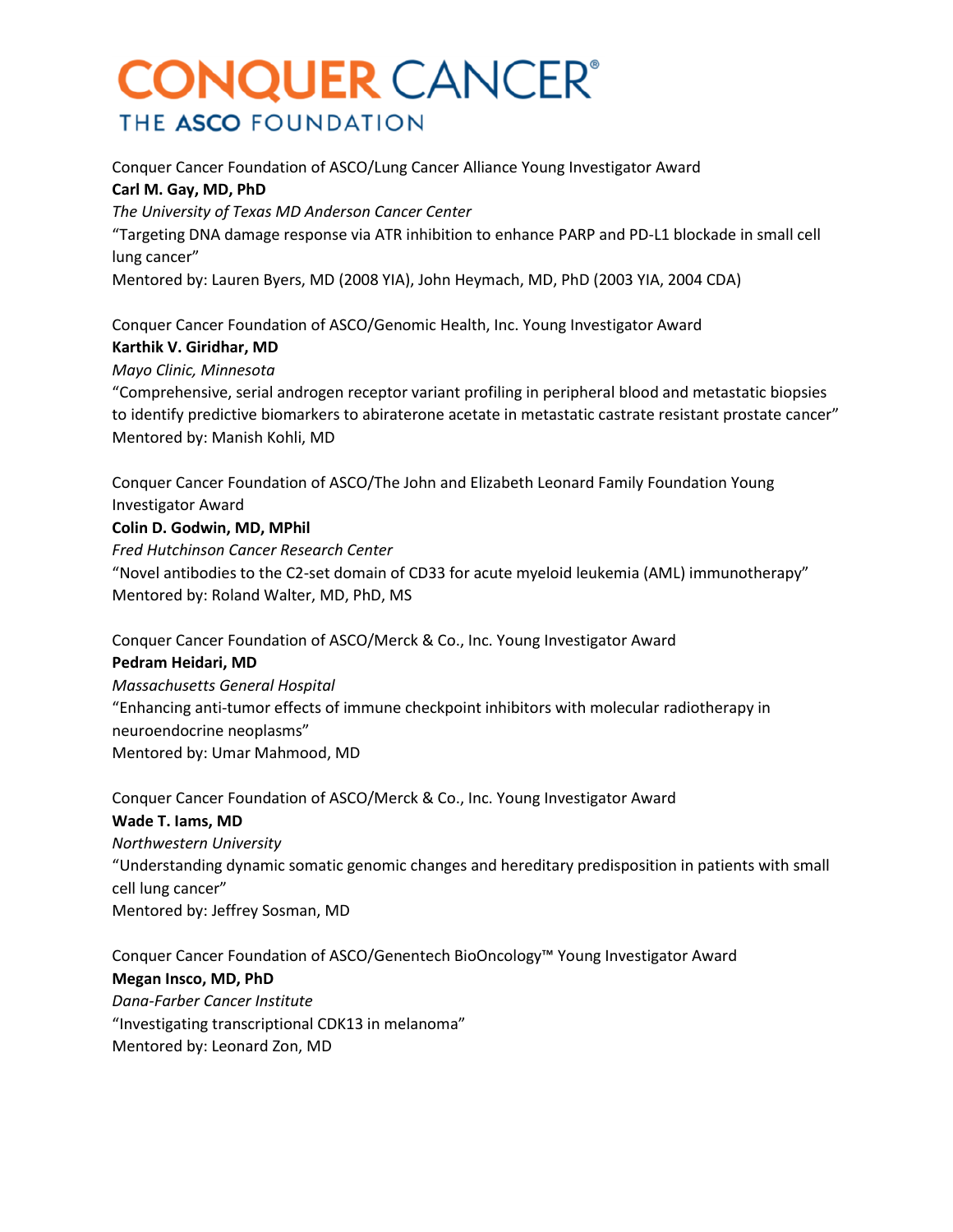Conquer Cancer Foundation of ASCO/Genentech BioOncology™ Young Investigator Award **Russell W. Jenkins, MD, PhD** *Dana-Farber Cancer Institute* "Effect of EZH2 Inhibition on De-Repression of Endogenous Retroviruses and Response to PD-1 Blockade in Melanoma" Mentored by: David Barbie, MD (2009 YIA)

Conquer Cancer Foundation of ASCO/Strike 3 Foundation Young Investigator Award **Allison June Kaeding, MD** *Fred Hutchinson Cancer Research Center*

"Validation of Mesothelin as a Novel Disease Marker and Therapeutic Target in acute myeloid leukemia" Mentored by: Soheil Meshinchi, MD, PhD

Conquer Cancer Foundation of ASCO/*Journal of Clinical Oncology* Young Investigator Award **Tyler G. Ketterl, MD**

*Fred Hutchinson Cancer Research Center* "Feasibility of a Resistance Training Intervention in Adolescent and Young Adult Hematopoietic Cell Transplant Survivors"

Mentored by: Kevin Baker, MD, MS, Eric Chow, MD, MPH (2007 YIA), Abby Rosenberg, MD, MS (2012 YIA)

Conquer Cancer Foundation of ASCO/Gilead Sciences, Inc. Young Investigator Award **Niloufer Khan, MD**

*Memorial Sloan Kettering Cancer Center* "Impact of the intestinal microbiome on outcomes after autologous stem cell transplantation for hematologic malignancies" Mentored by: Steven Horwitz, MD, Marcel van den Brink, MD, PhD

Conquer Cancer Foundation of ASCO/Norman Rales Young Investigator Award **Chul Kim, MD, MPH**

*Georgetown University* "Targeting the PD-1/PD-L1 pathway with durvalumab in virus-infected patients with NSCLC" Mentored by: Giuseppe Giaccone, MD

Conquer Cancer Foundation of ASCO/Texas Society of Clinical Oncology Young Investigator Award **Paul B. Koller, MD**

*The University of Texas MD Anderson Cancer Center* "Defining the function and targeting HIF-2 alpha in acute myeloid leukemia" Mentored by: Mien-Chie Hung, PhD, Marina Konopleva, MD, PhD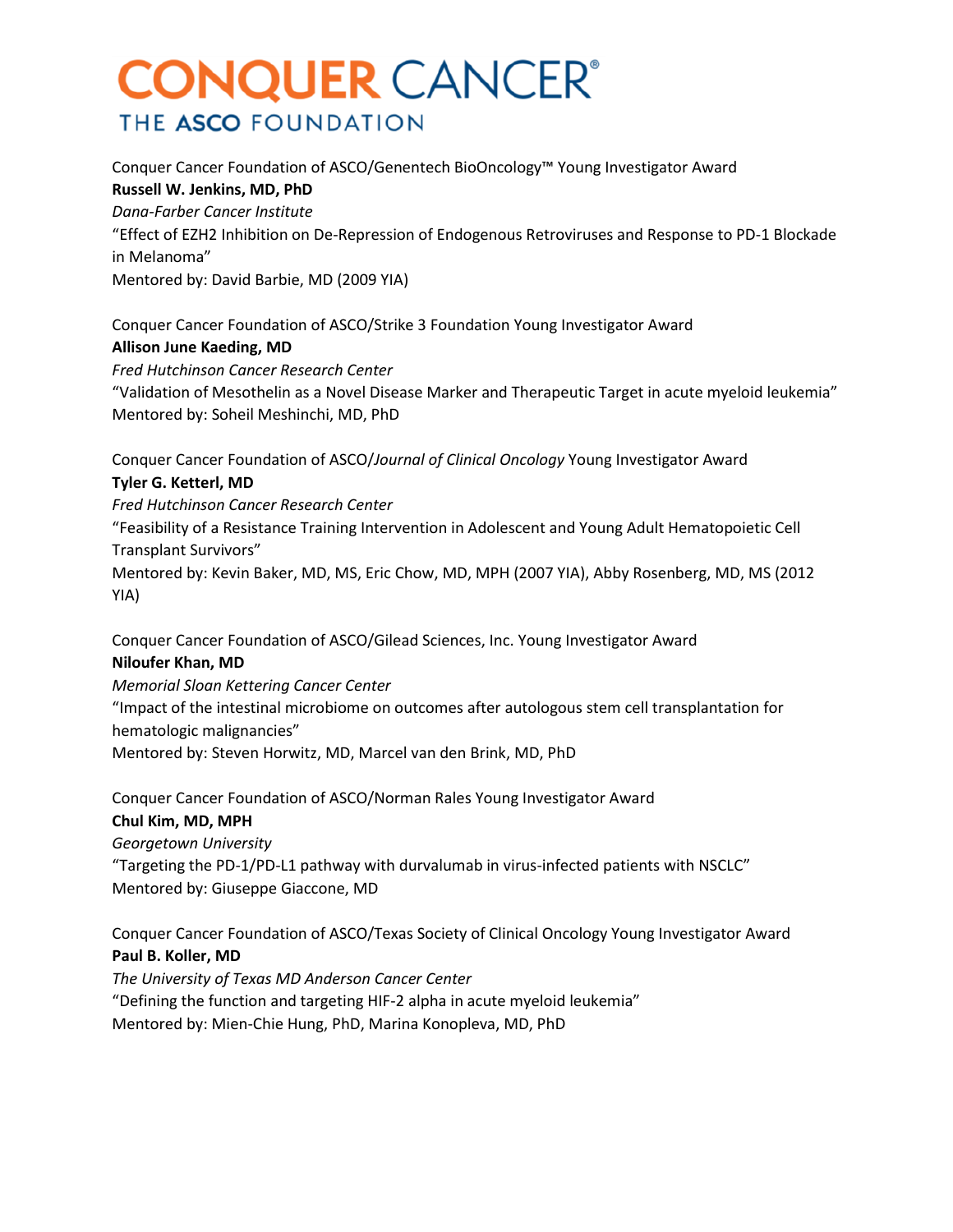Conquer Cancer Foundation of ASCO/ASCO Clinical Practice Committee & State Affiliate Council Young Investigator Award

#### **Andrew L. Laccetti, MD**

*The University of Texas MD Anderson Cancer Center* "Remote monitoring of patient reported outcomes with Fitbit to enable longitudinal predictive modeling

in prostate cancer"

Mentored by: Christopher Logothetis, MD

Conquer Cancer Foundation of ASCO/Women Leaders in Oncology Women Who Conquer Cancer Young Investigator Award

### **Lauren Levine, MD, MS**

*University of California, San Francisco*

"Defining the contribution of systemic immunity to effective tumor rejection in advanced melanoma" Mentored by: Adil Daud, MD (2000 YIA), Matthew Spitzer, PhD

Conquer Cancer Foundation of ASCO/TESARO Young Investigator Award

### **Ang Li, MD**

*University of Washington* "Real-world assessment of thrombosis in patients with multiple myeloma on immunomodulatory drugs (IMID)" Mentored by: Gary Lyman, MD, MPH

### **Eben I. Lichtman, MD**

*The University of North Carolina at Chapel Hill* "Pre-clinical evaluation of B7H3-specific chimeric antigen receptor T-cells for the treatment of acute myeloid leukemia" Mentored by: Gianpietro Dotti, MD

Conquer Cancer Foundation of ASCO/AstraZeneca Young Investigator Award **Jessica J. Lin, MD** *Massachusetts General Hospital* "Understanding the tumor heterogeneity and evolution of fusion-driven NSCLC" Mentored by: Alice Shaw, MD, PhD

Conquer Cancer Foundation of ASCO/AbbVie, Inc. Young Investigator Award **David Liu, MD, MPH, MS** *Dana-Farber Cancer Institute* "Dissecting response and resistance to immune and targeted therapies in metastatic melanoma through clinical computational oncology" Mentored by: Keith Flaherty, MD, Eliezer Van Allen, MD (2013 YIA)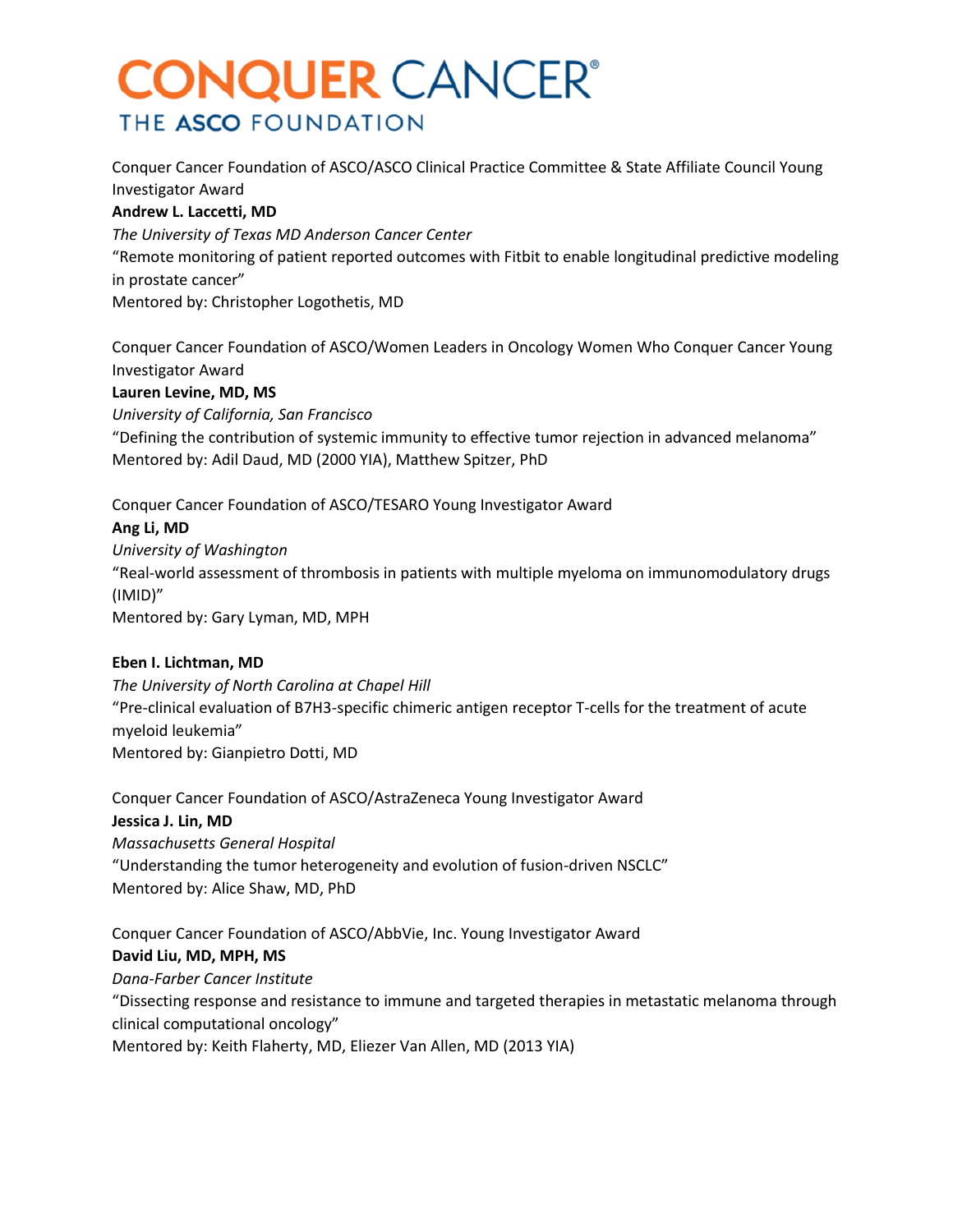Åke Bertil Eriksson Endowed Young Investigator Award **Sydney X. Lu, MD, PhD** *Memorial Sloan Kettering Cancer Center* "Therapeutic targeting of RNA splicing factor mutant leukemias via inhibiting protein arginine methylation" Mentored by: Omar Abdel-Wahab, MD

Conquer Cancer Foundation of ASCO/Kidney Cancer Association Young Investigator Award **Liam C. Macleod, MD, MPH** *University of Pittsburgh* "Quality, regionalization and access in advanced kidney cancer" Mentored by: Bruce Jacobs, MD, MPH

Fred J. Ansfield, MD, Endowed Young Investigator Award

### **Abhishek A. Mangaonkar, MBBS**

#### *Mayo Clinic, Minnesota*

"To define the role of aberrant DNA methylation in chronic myelomonocytic leukemia" Mentored by: Mrinal Patnaik, MBBS, MD, Keith Robertson, PhD

Conquer Cancer Foundation of ASCO/Lilly Young Investigator Award

#### **Steven Maron, MD**

*The University of Chicago* "Intra-patient tumor immune environment heterogeneity and immune checkpoint blockade resistance" Mentored by: Daniel Catenacci, MD (2009 YIA)

Conquer Cancer Foundation of ASCO Endowed Young Investigator Award in memory of Sally Gordon **Kamal Menghrajani, MD**

*Memorial Sloan Kettering Cancer Center* "Histone methyltransferase inhibitor (pinometostat) with azacitidine combination therapy in patients with relapsed / refractory MLL-rearranged acute myeloid leukemia" Mentored by: Martin Tallman, MD

#### **Douglas S. Micalizzi, MD, PhD**

*Massachusetts General Hospital* "The role of the histone methyltransferase, NSD1, in circulating tumor cell survival and metastasis" Mentored by: Daniel Haber, MD, PhD

Jane C. Wright, MD, Endowed Young Investigator Award **Brian C. Miller, MD, PhD** *Dana-Farber Cancer Institute* "Dissecting exhausted T-cell subpopulations to improve anti-PD-1 treatment of metastatic melanoma" Mentored by: W. Haining, MD (2000 CDA)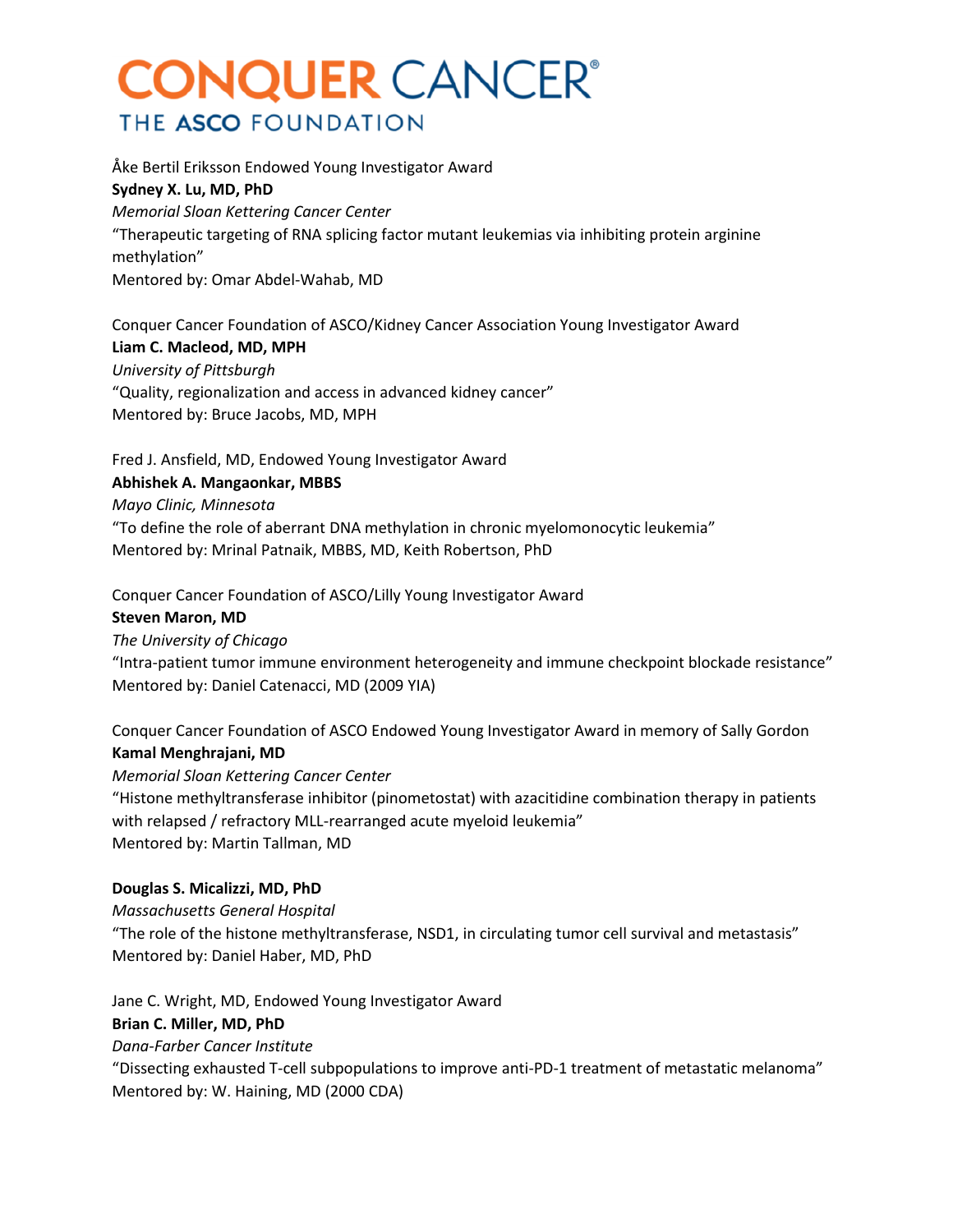#### **Devarati Mitra, MD, PhD**

*Dana-Farber Cancer Institute* "Radiation therapy in immune checkpoint inhibitor resistant head and neck cancer" Mentored by: Daphne Haas-Kogan, MD (1999 CDA), Ravindra Uppaluri, MD, PhD

Conquer Cancer Foundation of ASCO/Boehringer Ingelheim Endowed Young Investigator Award in Gastrointestinal Cancers†

#### **Ankur Nagaraja, MD, PhD**

*Dana-Farber Cancer Institute*

"Targeting the DNA damage response in gastroesophageal adenocarcinoma" Mentored by: Adam Bass, MD (2008 YIA), Robert Mayer, MD

Conquer Cancer Foundation of ASCO/The Sontag Foundation Young Investigator Award

### **Hong Ha Rosa Nguyen, MD**

*St. Jude Children's Research Hospital* "Optimizing immunotherapy in neuroblastoma and understanding the role of NK cells" Mentored by: Michael Dyer, PhD

Conquer Cancer Foundation of ASCO/Tomasello Family Women Who Conquer Cancer Young Investigator Award

#### **Maliha Nusrat, MD**

*The University of Texas MD Anderson Cancer Center*

"Modulation of anti-tumor immune response in colorectal cancer through PI3K-AKT pathway inhibition" Mentored by: Scott Kopetz, MD, PhD (2008 CDA), Jennifer Wargo, MD

Conquer Cancer Foundation of ASCO Endowed Young Investigator Award in memory of Evelyn H. Lauder **Daniel S. O'Neil, MD, MPH**

*NewYork-Presbyterian and Columbia University Medical Center*

"Quality of breast cancer care in five public hospitals in South Africa and effects on survival" Mentored by: Alfred Neugut, MD, PhD (2011 Improving Cancer Care Grant), Paul Ruff, MBBCh, MMed, FCP

Conquer Cancer Foundation of ASCO/AstraZeneca Young Investigator Award

#### **Eileen E. Parkes, MB BCh, PhD**

*Queen's University Belfast* "Activating the STING immune pathway in combination with anti-PD-1 agents in high grade serous ovarian cancer" Mentored by: Richard Kennedy, MBBS, PhD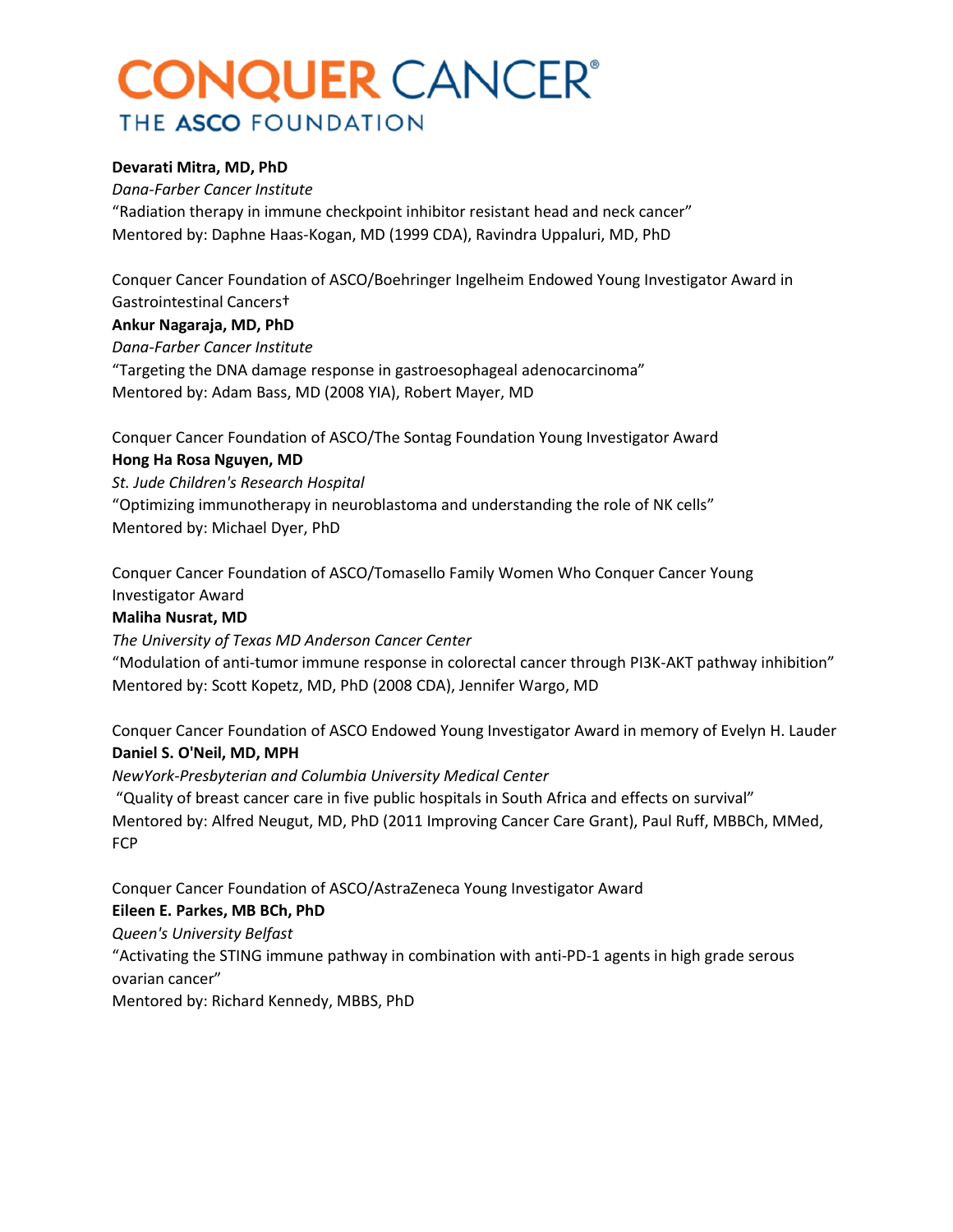Conquer Cancer Foundation of ASCO/The Hayden Family Foundation Young Investigator Award **Ravi B. Patel, MD, PhD** *University of Wisconsin* "Determining the dose and timing of systemic targeted radiation therapy with dual systemic checkpoint blockade" Mentored by: Zachary Morris, MD, PhD

Conquer Cancer Foundation of ASCO/Strike 3 Foundation Young Investigator Award **Zachary J. Reitman, MD, PhD** *Dana-Farber Cancer Institute* "Identifying therapeutic dependencies in PPM1D-mutated diffuse intrinsic pontine glioma" Mentored by: Pratiti Bandopadhayay, MBBS, PhD, Rameen Beroukhim, MD, PhD

Conquer Cancer Foundation of ASCO/Bristol-Myers Squibb Endowed Women Who Conquer Cancer Young Investigator Award†

**Rachael Rowswell-Turner, MD, PhD** *University of Rochester Medical Center* "The role of HE4 in ovarian cancer immune suppression and its potential as a therapeutic target" Mentored by: Richard Moore, MD

#### **Alejandro Sanchez, MD**

*Memorial Sloan Kettering Cancer Center* "Mechanistic underpinnings of sarcopenia and adverse outcomes in renal cell carcinoma" Mentored by: Ari Hakimi, MD, Helena Furberg, PhD

Harry F. Bisel, MD, Endowed Young Investigator Award **Shawn M. Sarkaria, MD** *NewYork-Presbyterian and Columbia University Medical Center* "Targeting PDGFRa-expressing stromal cells in primary myelofibrosis" Mentored by: Lei Ding, PhD

Conquer Cancer Foundation of ASCO/Merck & Co., Inc. Young Investigator Award **Alison M. Schram, MD** *Memorial Sloan Kettering Cancer Center* "Predictors of response and mechanisms of resistance to TRK inhibition in TRK fusion-positive solid tumors"

Mentored by: David Hyman, MD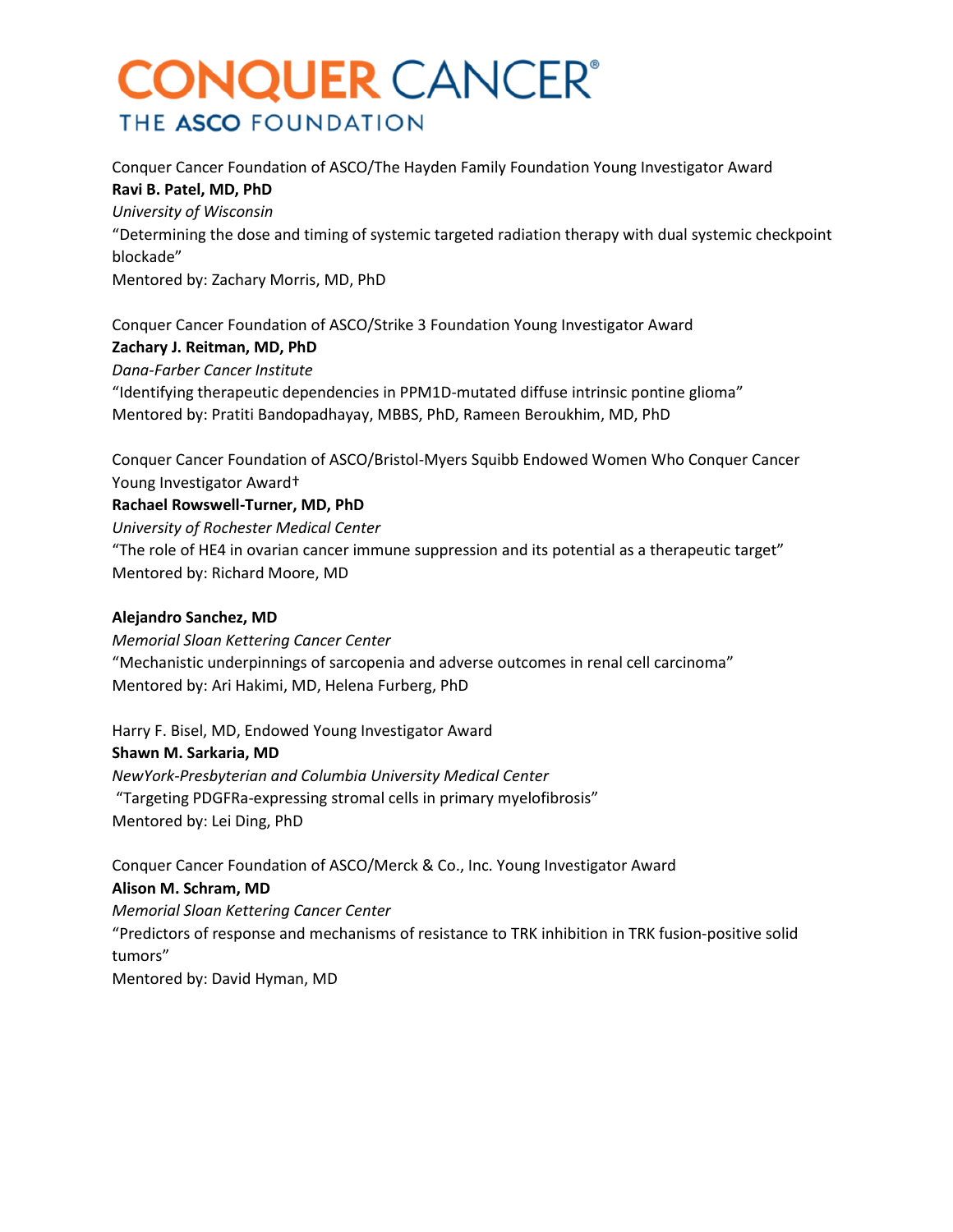Conquer Cancer Foundation of ASCO/Ruth Rales Young Investigator Award **Eugene Shenderov, MD, DPhil** *Johns Hopkins University* "Neoadjuvant B7-H3 blockade and immune marker analysis in men with localized intermediate and high-risk prostate cancer" Mentored by: Emmanuel Antonarakis, MD (2009 YIA), Drew Pardoll, MD, PhD

Conquer Cancer Foundation of ASCO/Sarcoma Foundation of America Young Investigator Award **David S. Shulman, MD**

*Dana-Farber Cancer Institute* "Evaluation of ctDNA as a prognostic biomarker in patients with localized Ewing sarcoma" Mentored by: Steven DuBois, MD (2007 YIA)

Conquer Cancer Foundation of ASCO Endowed Young Investigator Award in memory of John R. Durant, MD

#### **Adam S. Sperling, MD, PhD**

*Dana-Farber Cancer Institute* "Quantitative measurement of lenalidomide targets using a novel immunoaffinity enrichment and targeted mass spectrometry assay" Mentored by: Benjamin Ebert, MD, PhD

Conquer Cancer Foundation of ASCO/Pharmacyclics LLC, an AbbVie Company and Janssen Biotech, Inc Young Investigator Award

#### **Paolo Strati, MD**

*The University of Texas MD Anderson Cancer Center*

"A Phase I/Ib pilot study of combined trabectedin and venetoclax in patients with chronic lymphocytic leukemia/small lymphocytic lymphoma resistant or intolerant to a BTK inhibitor" Mentored by: William Wierda, MD, PhD

Conquer Cancer Foundation of ASCO/Merck & Co., Inc. Young Investigator Award

### **Brian Sworder, MD, PhD**

*Stanford University*

"Determination of B-cell receptor antigen recognition as a framework toward patient-specific lymphoma therapy"

Mentored by: Arash Alizadeh, MD, PhD

Conquer Cancer Foundation of ASCO/Greg Parekh Young Investigator Award

### **Jessica J. Tao, MD**

*Memorial Sloan Kettering Cancer Center* "Augmenting the immune response to checkpoint blockade with PARP inhibition in tumors with homologous recombination deficiency" Mentored by: David Michael Hyman, MD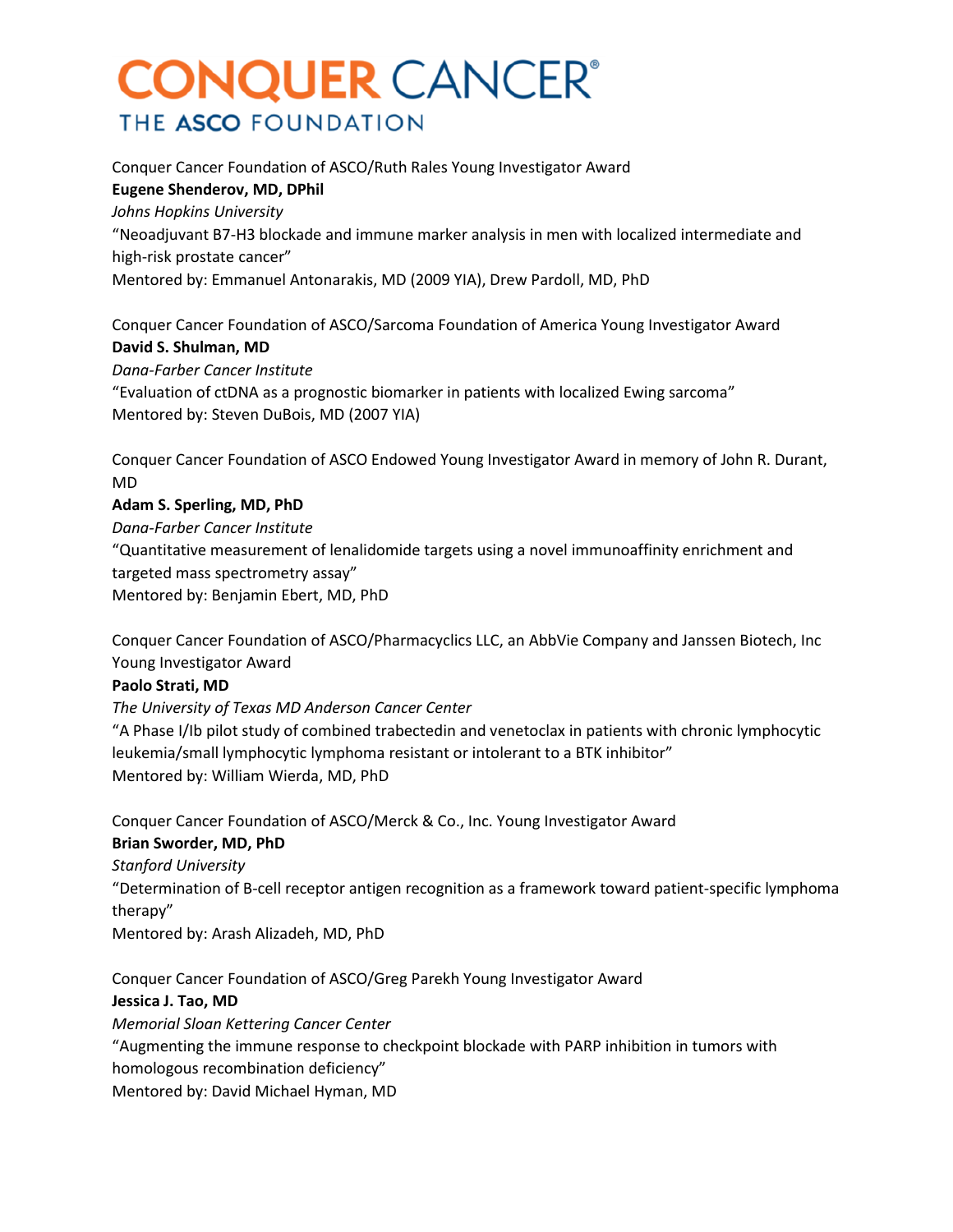Conquer Cancer Foundation of ASCO/AstraZeneca Young Investigator Award **Diane Tseng, MD, PhD** *Stanford University* "Single-cell analysis of T-cell clonality and functional state in non-small cell lung cancer"

Mentored by: Crystal Mackall, MD, Joel Neal, MD, PhD

#### **Sherilyn A. Tuazon, MD, MS**

*Fred Hutchinson Cancer Research Center* "Optimizing autologous stem cell transplantation in multiple myeloma using a novel 211 astatine radiolabeled anti-CD38 monoclonal antibody conditioning regimen" Mentored by: Damian Green, MD (2007 YIA)

Conquer Cancer Foundation of ASCO/Breast Cancer Research Foundation® Young Investigator Award **Neil Vasan, MD, PhD**

*Memorial Sloan Kettering Cancer Center*

"Dual compound PIK3CA mutations in the pathogenesis and treatment of metastatic breast cancer" Mentored by: Jose Baselga, MD, PhD (1992 YIA, 1994 CDA)

Conquer Cancer Foundation of ASCO/Breast Cancer Research Foundation® Young Investigator Award **Adrienne Gropper Waks, MD**

*Dana-Farber Cancer Institute*

"Identifying mechanisms of resistance to DNA-damaging therapy in BRCA1/2-deficient metastatic breast cancer"

Mentored by: Nikhil Wagle, MD (2012 YIA), Eric Winer, MD

Conquer Cancer Foundation of ASCO/Breast Cancer Research Foundation® Young Investigator Award in honor of Susan Hirschhorn and in memory of her mother

#### **Audrey Wallace, MD, MSN**

*University of Alabama at Birmingham Medical Center* "Quantifying the burden of breast cancer decision making in older women" Mentored by: Kimberly Keene, MD

Conquer Cancer Foundation of ASCO/Twisted Pink Young Investigator Award

#### **Seth A. Wander, MD, PhD**

*Dana-Farber Cancer Institute*

"Exploring retinoblastoma-dependent mechanisms of resistance to cyclin-dependent kinase inhibitors in metastatic, hormone-receptor positive breast cancer"

Mentored by: Nikhil Wagle, MD (2012 YIA)